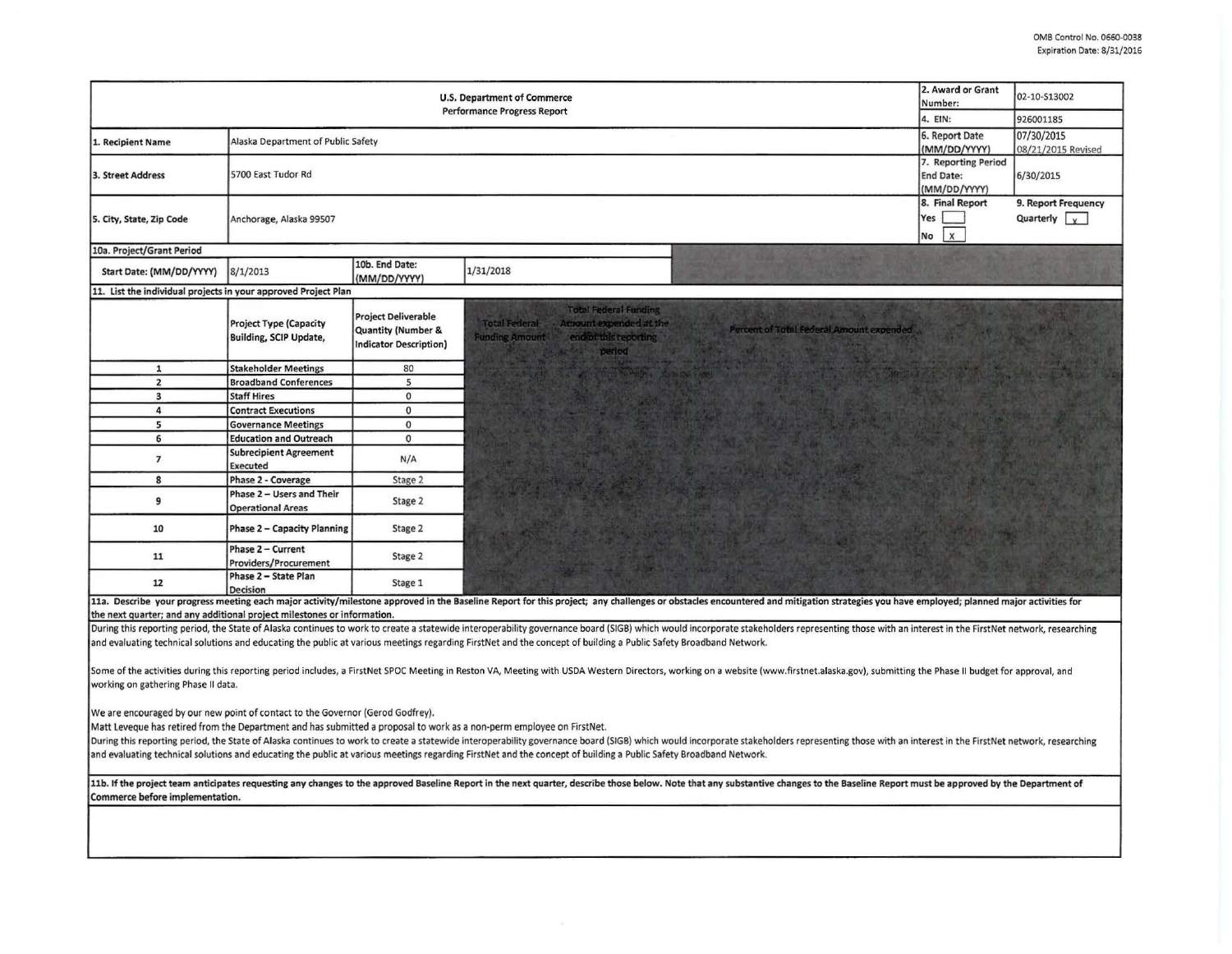11c. Provide anv other information that would be useful to NTIA as it assesses this project's progress.

11d. Describe any success stories or best practices you have identified. Please be as specific as possible.

12. Personnel

12a. If the project is not fully staffed, describe how any lack of staffing may impact the project's time line and when the project will be fully staffed.

No impact to the project timeline is anticipated at this time due to the absence. We anticipate a replacement in the near future.

| 12b. Staffing Table                                                                                                                   |                                                                                                                                                      |                                                                                                                                                                                                                                                                                                                                                                                                                                                                                                                                                                                                                                |                          |                      |                                      |                   |                 |                                                                            |                                                 |
|---------------------------------------------------------------------------------------------------------------------------------------|------------------------------------------------------------------------------------------------------------------------------------------------------|--------------------------------------------------------------------------------------------------------------------------------------------------------------------------------------------------------------------------------------------------------------------------------------------------------------------------------------------------------------------------------------------------------------------------------------------------------------------------------------------------------------------------------------------------------------------------------------------------------------------------------|--------------------------|----------------------|--------------------------------------|-------------------|-----------------|----------------------------------------------------------------------------|-------------------------------------------------|
| Job Title                                                                                                                             | FTE%                                                                                                                                                 | Project (s) Assigned                                                                                                                                                                                                                                                                                                                                                                                                                                                                                                                                                                                                           |                          |                      |                                      |                   | Change          |                                                                            |                                                 |
| Deputy Director, Department<br>of Public Safety, Alaska State<br>Troopers - State Designated<br>Point of Contact                      | 8                                                                                                                                                    | Alaska State Point of Contact / Grant Program Manager (Non-Federal in-kind match): The Grant Program Manager will provide oversight for the SLIGP<br>grant, ensuring that all activities are completed on time and within budget. The Grant Program Manager will be the primary point of contact for<br>consultation with FirstNet, and will work to create the State's governance structure through a series of meetings, conferences and facilitation by<br>professional consultants to establish governance structure for the Statewide Interoperable Governing Body (SIGB), and assist in Project Management<br>activities |                          |                      |                                      |                   |                 | No Change during this<br>reporting period, Matt<br>retired as of 7/1/2015. |                                                 |
| <b>Telecommunications Special</b><br>Projects Administrator,<br>Department of Administration,<br>Division of Enterprise<br>Technology | $\Omega$                                                                                                                                             | Telecom Special Projects Administrator (TSPA), Department of Administration, Enterprise Technology Services (Non-Federal in-kind match): The TSPA will<br>be the technical lead for all aspects of SLIGP grant activities                                                                                                                                                                                                                                                                                                                                                                                                      |                          |                      |                                      |                   |                 | Individual left position -<br>no replacement as of<br>this time            |                                                 |
| Statewide 9-1-1 Coordinator                                                                                                           | 25                                                                                                                                                   | The Statewide 911 Coordinator will work with the Program Manager and to execute the project plan, assist in outreach and training, and assist with the<br>creation of the Governance Structure.                                                                                                                                                                                                                                                                                                                                                                                                                                |                          |                      |                                      |                   |                 | No Change                                                                  |                                                 |
|                                                                                                                                       |                                                                                                                                                      |                                                                                                                                                                                                                                                                                                                                                                                                                                                                                                                                                                                                                                |                          |                      |                                      |                   |                 |                                                                            |                                                 |
| 13. Subcontracts (Vendors and/or Subrecipients)                                                                                       |                                                                                                                                                      |                                                                                                                                                                                                                                                                                                                                                                                                                                                                                                                                                                                                                                |                          |                      |                                      |                   |                 |                                                                            |                                                 |
| 13a. Subcontracts Table - Include all subcontractors. The totals from this table must equal the "Subcontracts Total" in Question 14f. |                                                                                                                                                      |                                                                                                                                                                                                                                                                                                                                                                                                                                                                                                                                                                                                                                |                          |                      |                                      |                   |                 |                                                                            |                                                 |
| Name                                                                                                                                  | <b>Subcontract Purpose</b>                                                                                                                           |                                                                                                                                                                                                                                                                                                                                                                                                                                                                                                                                                                                                                                | Type<br>(Vendor/Subrec.) | RFP/RFQ Issued (Y/N) | Contract<br><b>Executed</b><br>(Y/N) | <b>Start Date</b> | <b>End Date</b> | <b>Total Federal Funds</b><br>Allocated                                    | <b>Total Matching Funds</b><br><b>Allocated</b> |
| TBD                                                                                                                                   | Project Management: Track and manage all aspects of<br>the project                                                                                   |                                                                                                                                                                                                                                                                                                                                                                                                                                                                                                                                                                                                                                | Vendor                   | N                    | N                                    | n/a               | 1/31/2018       | \$459,000.00                                                               | \$0.00                                          |
| TBD                                                                                                                                   | Website Development & Maintenance: Create and<br>maintain a website for the purpose of public<br>awareness and education on the PSBN                 |                                                                                                                                                                                                                                                                                                                                                                                                                                                                                                                                                                                                                                | Vendor                   | N                    | N                                    | n/a               | 1/31/2018       | \$402,300.00                                                               | \$0.00                                          |
| <b>TBD</b>                                                                                                                            | (Phase II) Data Collection: Gather information about<br>existing infrastructure, potential users, and other<br>information as requested by FirstNet. |                                                                                                                                                                                                                                                                                                                                                                                                                                                                                                                                                                                                                                | Vendor                   | N                    | N                                    | n/a               | 1/31/2018       | \$1,002,935.00                                                             | \$0.00                                          |
|                                                                                                                                       |                                                                                                                                                      |                                                                                                                                                                                                                                                                                                                                                                                                                                                                                                                                                                                                                                |                          |                      |                                      |                   |                 |                                                                            |                                                 |
| 13b. Describe any challenges encountered with vendors and/or subrecipients.                                                           |                                                                                                                                                      |                                                                                                                                                                                                                                                                                                                                                                                                                                                                                                                                                                                                                                |                          |                      |                                      |                   |                 |                                                                            |                                                 |
| None                                                                                                                                  |                                                                                                                                                      |                                                                                                                                                                                                                                                                                                                                                                                                                                                                                                                                                                                                                                |                          |                      |                                      |                   |                 |                                                                            |                                                 |
|                                                                                                                                       |                                                                                                                                                      |                                                                                                                                                                                                                                                                                                                                                                                                                                                                                                                                                                                                                                |                          |                      |                                      |                   |                 |                                                                            |                                                 |